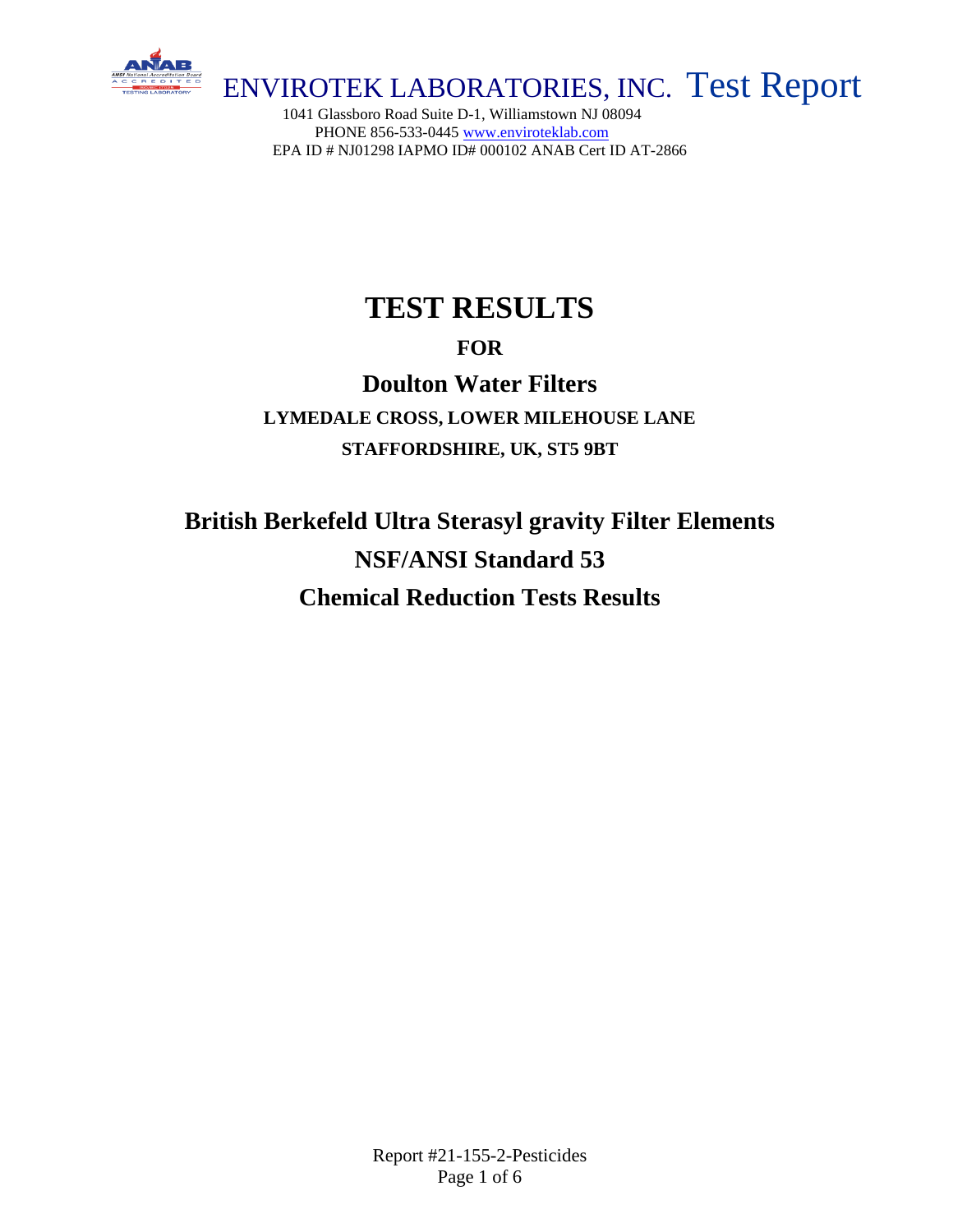

1041 Glassboro Road Suite D-1, Williamstown NJ 08094 PHONE 856-533-0445 [www.enviroteklab.com](http://www.enviroteklab.com/) EPA ID # NJ01298 IAPMO ID# 000102 ANAB Cert ID AT-2866

### **BRITISH BERKEFELD ULTRA STERASYL WATER TEST REPORT**

Report # 21-155 Report Date: 07/23/2021 Customer Name: Doulton Water Filters

#### **Introduction**

An accelerated performance test has been conducted on two British Berkefeld Ultra Sterasyl gravity filter elements fitted into a stainless-steel gravity filter housing. Each filter was exposed to test water containing an influent challenge of pesticidal contaminants according to NSF/ANSI Standard 53 test requirements. Influent and effluent challenges were taken and analyzed at 303-liter intervals to verify the filtration efficiency of each candle at each stage up to 3030 liters. The final filtration efficiencies are reported in the tables in the following conclusion section.

#### **Test Water Characteristics**

| <b>Sample Point</b> | Temp.        | pН        | <b>TDS</b> | <b>Turbidity</b> | <b>TOC</b> | <b>Flow Rate (LPM)</b> |      |  |
|---------------------|--------------|-----------|------------|------------------|------------|------------------------|------|--|
|                     | 17.5-22.5 °C | 7.00-8.00 | 200-500    | $<$ 1 NTU        | $>1$ ppm   | F1                     | F2   |  |
| Start (10L)         | 19.7         | 7.1       | 239        | 0.4              | 1.3        | 0.13                   | 0.13 |  |
| 303 Liters          | 20.3         | 7.2       | 241        | 0.4              | 1.3        | 0.13                   | 0.13 |  |
| 606 Liters          | 22.1         | 7.2       | 247        | 0.4              | 1.3        | 0.13                   | 0.13 |  |
| 909 liters          | 22.1         | 7.1       | 207        | 0.4              | 1.3        | 0.13                   | 0.13 |  |
| 1212 Liters         | 20.7         | 7.2       | 239        | 0.4              | 1.3        | 0.10                   | 0.10 |  |
| 1515 Liters         | 20.9         | 7.2       | 237        | 0.4              | 1.3        | 0.10                   | 0.10 |  |
| 1818 Liters         | 22.1         | 7.1       | 239        | 0.4              | 1.3        | 0.10                   | 0.10 |  |
| 2121 Liters         | 22.2         | 7.2       | 241        | 0.4              | 1.3        | 0.10                   | 0.10 |  |
| 2424 liters         | 21.7         | 7.1       | 239        | 0.4              | 1.3        | 0.10                   | 0.10 |  |
| 2727 Liters         | 21.9         | 7.2       | 243        | 0.4              | 1.3        | 0.10                   | 0.10 |  |
| 3030 liters         | 22.2         | 7.2       | 239        | 0.4              | 1.3        | 0.10                   | 0.10 |  |
| Average             | 21.45        | $1.2\,$   | 237        | 0.4              | 1.3        | 0.11                   | 0.11 |  |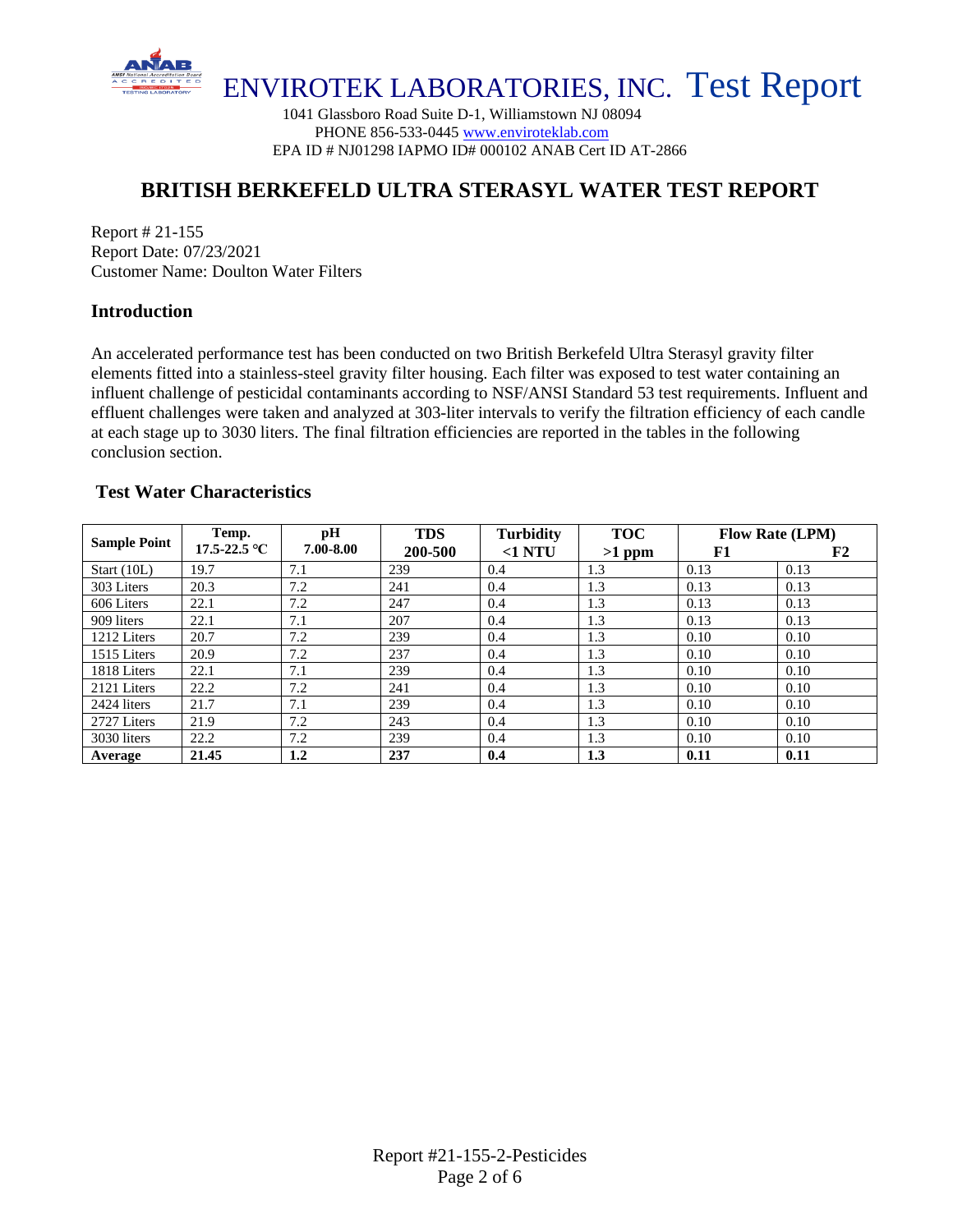

1041 Glassboro Road Suite D-1, Williamstown NJ 08094 PHONE 856-533-0445 [www.enviroteklab.com](http://www.enviroteklab.com/) EPA ID # NJ01298 IAPMO ID# 000102 ANAB Cert ID AT-2866

#### **Conclusion**

The final filtration efficiency for the British Berkefeld Ultra Sterasyl gravity filter elements for pesticidal contaminants during the test is summarized in the following tables.

#### **Filter #1 data Summary**

| Pesticides Contaminants in ug/L |              |                    |                       |        |        |                       |        |        |        |        |  |  |  |
|---------------------------------|--------------|--------------------|-----------------------|--------|--------|-----------------------|--------|--------|--------|--------|--|--|--|
|                                 |              |                    | <b>Influent Water</b> |        |        | <b>Effluent Water</b> |        |        |        |        |  |  |  |
| Contaminant                     | <b>Start</b> | 303                | 606                   | 909    | 1212   | <b>Start</b>          | 303    | 606    | 909    | 1212   |  |  |  |
|                                 | (10L)        | liters             | liters                | liters | liters | (10L)                 | liters | liters | liters | liters |  |  |  |
| Alachlor                        | 56.06        | 44.67              | 44.07                 | 36.42  | 42.6   | < 0.1                 | < 0.1  | < 0.1  | < 0.1  | < 0.1  |  |  |  |
| Hexachlorobenzene               | 37.65        | 46.29              | 38.53                 | 51.88  | 51.86  | < 0.1                 | < 0.1  | < 0.1  | < 0.1  | < 0.1  |  |  |  |
| Hexachlorocyclopentadiene       | 54.44        | 49.36              | 49.66                 | 38.35  | 35.97  | < 0.1                 | < 0.1  | < 0.1  | < 0.1  | < 0.1  |  |  |  |
| Delta-BHC                       | 51.78        | 43.98              | 49.23                 | 46.9   | 45.87  | < 0.1                 | < 0.1  | < 0.1  | < 0.1  | < 0.1  |  |  |  |
| Propachlor                      | 57.91        | 49.85              | 48.4                  | 53.48  | 63.86  | < 0.1                 | < 0.1  | < 0.1  | < 0.1  | < 0.1  |  |  |  |
| Molinate                        | 52.64        | 47.72              | 52.62                 | 29.07  | 60.82  | < 0.1                 | < 0.1  | < 0.1  | < 0.1  | < 0.1  |  |  |  |
| Alpha-BHC                       | 52.97        | $\overline{40.05}$ | 51.68                 | 50.99  | 40.21  | < 0.1                 | < 0.1  | < 0.1  | < 0.1  | < 0.1  |  |  |  |
| Beta-BHC                        | 52.97        | 40.05              | 51.68                 | 50.99  | 40.21  | < 0.1                 | < 0.1  | < 0.1  | < 0.1  | < 0.1  |  |  |  |
| Gamma-BHC (Lindane)             | 53.56        | 40.04              | 51.75                 | 51.05  | 40.21  | < 0.1                 | < 0.1  | < 0.1  | < 0.1  | < 0.1  |  |  |  |
| Atrazine                        | 57.14        | 47.53              | 52.61                 | 49.99  | 53.95  | < 0.1                 | < 0.1  | < 0.1  | < 0.1  | < 0.1  |  |  |  |
| Simazine                        | 58.67        | 44.91              | 46.19                 | 52.6   | 60.62  | < 0.1                 | < 0.1  | < 0.1  | < 0.1  | < 0.1  |  |  |  |
| Metribuzin                      | 59.68        | 47.02              | 53.29                 | 53.92  | 49.85  | < 0.1                 | < 0.1  | < 0.1  | < 0.1  | < 0.1  |  |  |  |
| Heptachlor                      | 51.16        | 51.73              | 33.24                 | 94.81  | 54.24  | < 0.1                 | < 0.1  | < 0.1  | < 0.1  | < 0.1  |  |  |  |
| Metolachlor                     | 57.41        | 44.59              | 35.32                 | 95.7   | 51.17  | < 0.1                 | < 0.1  | < 0.1  | < 0.1  | < 0.1  |  |  |  |
| <b>Butylate</b>                 | 62.73        | 45.14              | 41.76                 | 74.84  | 52.37  | < 0.1                 | < 0.1  | < 0.1  | < 0.1  | < 0.1  |  |  |  |
| Aldrin                          | 55.76        | 46.81              | 28.79                 | 86.72  | 52.6   | < 0.1                 | < 0.1  | < 0.1  | < 0.1  | < 0.1  |  |  |  |
| Heptachlor Epoxide              | 52.61        | 42.25              | 28.42                 | 50.46  | 54.13  | < 0.1                 | < 0.1  | < 0.1  | < 0.1  | < 0.1  |  |  |  |
| Trans-Chlordane                 | 49.89        | 48.05              | 28.77                 | 86.37  | 52.12  | < 0.1                 | < 0.1  | < 0.1  | < 0.1  | < 0.1  |  |  |  |
| <b>Butachlore</b>               | 55.7         | 45.25              | 68.98                 | 46.18  | 50.89  | < 0.1                 | < 0.1  | < 0.1  | < 0.1  | < 0.1  |  |  |  |
| Endosulfan I                    | 46.63        | 48.68              | 33.16                 | 69.92  | 56.12  | < 0.1                 | < 0.1  | < 0.1  | < 0.1  | < 0.1  |  |  |  |
| Cis-Chlordane                   | 27.94        | 52.84              | 43.42                 | 70.91  | 51.41  | < 0.1                 | < 0.1  | < 0.1  | < 0.1  | < 0.1  |  |  |  |
| p,p'-DDE                        | 91.22        | 51.97              | 42.24                 | 58.44  | 48.86  | < 0.1                 | < 0.1  | < 0.1  | < 0.1  | < 0.1  |  |  |  |
| Dieldrin                        | 56.11        | 50.48              | 34.1                  | 93.43  | 53.81  | < 0.1                 | < 0.1  | < 0.1  | < 0.1  | < 0.1  |  |  |  |
| Endrin                          | 61.73        | 41.47              | 44.01                 | 96.84  | 50.43  | < 0.1                 | < 0.1  | < 0.1  | < 0.1  | < 0.1  |  |  |  |
| Endosulfan II                   | 46.63        | 49.2               | 53.19                 | 64.65  | 49.51  | < 0.1                 | < 0.1  | < 0.1  | < 0.1  | < 0.1  |  |  |  |
| p,p'-DDD                        | 55.21        | 51.94              | 63.28                 | 39.67  | 52.53  | < 0.1                 | < 0.1  | < 0.1  | < 0.1  | 1.73   |  |  |  |
| Endrin Aldehyde                 | 60.88        | 21.47              | 44.4                  | 96.84  | 50.43  | < 0.1                 | < 0.1  | < 0.1  | < 0.1  | < 0.1  |  |  |  |
| p,p'-DDT                        | 55.21        | 52.59              | 66.1                  | 39.67  | 52.53  | < 0.1                 | < 0.1  | < 0.1  | < 0.1  | < 0.1  |  |  |  |
| Endosulfan Sulfate              | 63.96        | 49.22              | 67.72                 | 49.22  | 56.02  | < 0.1                 | < 0.1  | < 0.1  | < 0.1  | < 0.1  |  |  |  |
| Endrin Ketone                   | 58.42        | 48.01              | 62.87                 | 80.25  | 48.1   | < 0.1                 | < 0.1  | < 0.1  | < 0.1  | < 0.1  |  |  |  |
| Methoxychlor                    | 62.93        | 44.13              | 60.82                 | 96.99  | 53.73  | < 0.1                 | < 0.1  | < 0.1  | < 0.1  | < 0.1  |  |  |  |
| <b>Bromacil</b>                 | 35.81        | 44.77              | 33.91                 | 28.85  | 42.97  | < 0.1                 | < 0.1  | < 0.1  | < 0.1  | < 0.1  |  |  |  |
| Carbofuran                      | 55.04        | 50.9               | 63.6                  | 52.89  | 52.27  | 2.78                  | < 0.1  | < 0.1  | < 0.1  | 0.66   |  |  |  |
| Chlorneb                        | 58.56        | 50.03              | 33.75                 | 90.44  | 54.55  | < 0.1                 | < 0.1  | < 0.1  | < 0.1  | < 0.1  |  |  |  |
| Chlorthalonil                   | 68.83        | 48.98              | 39.96                 | 88.25  | 57.34  | < 0.1                 | < 0.1  | < 0.1  | < 0.1  | < 0.1  |  |  |  |
| Chlorpropham                    | 34.69        | 44.6               | 40.49                 | 54.83  | 54.83  | < 0.1                 | < 0.1  | < 0.1  | < 0.1  | < 0.1  |  |  |  |
| Chlorpyriphos                   | 57.14        | 49.14              | 52.07                 | 43.81  | 51.16  | < 0.1                 | < 0.1  | < 0.1  | < 0.1  | < 0.1  |  |  |  |
| Cyanizine                       | 56.66        | 41.01              | 69.21                 | 50.01  | 55.94  | < 0.1                 | < 0.1  | < 0.1  | < 0.1  | < 0.1  |  |  |  |
| Dichlorvos                      | 50.58        | 48.5               | 39.04                 | 62.42  | 51.57  | < 0.1                 | < 0.1  | < 0.1  | < 0.1  | < 0.1  |  |  |  |
| Diphenamid                      | 47.39        | 41.8               | 40.6                  | 50.26  | 51.78  | < 0.1                 | < 0.1  | < 0.1  | < 0.1  | < 0.1  |  |  |  |
| Disulfoton                      | 43.59        | $\overline{46.18}$ | 40.54                 | 133.71 | 52.35  | < 0.1                 | < 0.1  | < 0.1  | < 0.1  | < 0.1  |  |  |  |
| Fenamiphos                      | 61.16        | 41.96              | 32.62                 | 90.66  | 52.13  | < 0.1                 | < 0.1  | < 0.1  | < 0.1  | < 0.1  |  |  |  |
| Fenarimol                       | 54.07        | 42.77              | 37.58                 | 106.03 | 52.74  | < 0.1                 | < 0.1  | < 0.1  | < 0.1  | < 0.1  |  |  |  |
| Fluoridone                      | 57.18        | 43.33              | 66.38                 | 370.99 | 54.71  | < 0.1                 | < 0.1  | < 0.1  | < 0.1  | < 0.1  |  |  |  |
| Ethoprop                        | 65.36        | 49.98              | 56.94                 | 88.09  | 48.39  | < 0.1                 | < 0.1  | < 0.1  | < 0.1  | < 0.1  |  |  |  |
| Toxaphene                       | 65.36        | 49.98              | 57.37                 | 88.09  | 48.39  | < 0.1                 | < 0.1  | < 0.1  | < 0.1  | < 0.1  |  |  |  |
| PCB's                           | 58.52        | 48.49              | 33.06                 | 105.14 | 46.7   | < 0.1                 | < 0.1  | < 0.1  | < 0.1  | < 0.1  |  |  |  |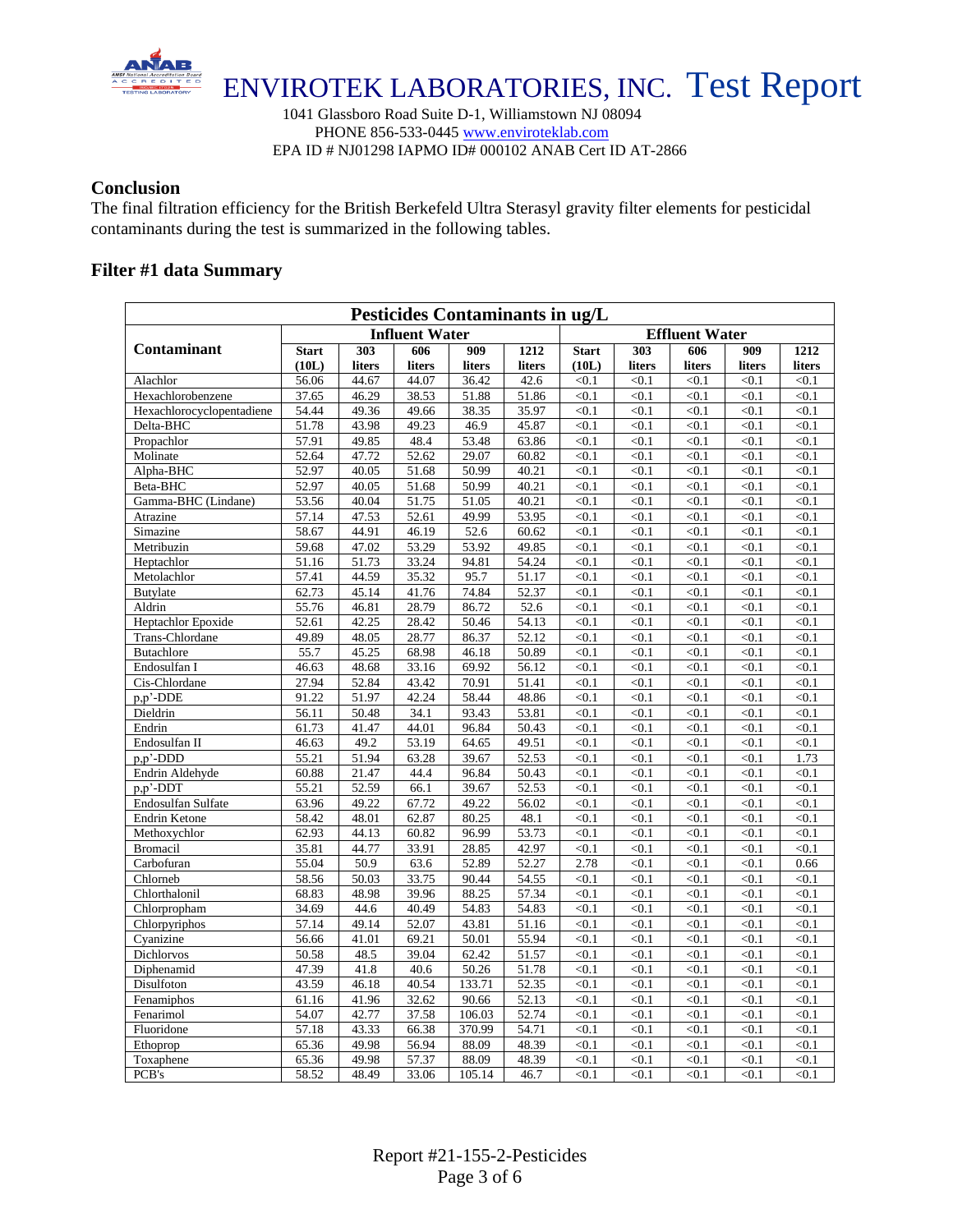

1041 Glassboro Road Suite D-1, Williamstown NJ 08094 PHONE 856-533-0445 [www.enviroteklab.com](http://www.enviroteklab.com/) EPA ID # NJ01298 IAPMO ID# 000102 ANAB Cert ID AT-2866

| Pesticides Contaminants in ug/L |                       |                |                     |                    |                |                |                |                       |                |                |                |                |                                        |
|---------------------------------|-----------------------|----------------|---------------------|--------------------|----------------|----------------|----------------|-----------------------|----------------|----------------|----------------|----------------|----------------------------------------|
|                                 | <b>Influent Water</b> |                |                     |                    |                |                |                | <b>Effluent Water</b> |                |                |                |                |                                        |
| Contaminant                     | 1515<br>liters        | 1818<br>liters | 2121<br>liters      | 2424<br>liters     | 2727<br>liters | 3030<br>liters | 1515<br>liters | 1818<br>liters        | 2121<br>liters | 2424<br>liters | 2727<br>liters | 3030<br>liters | <b>Efficiency</b><br>at 3030<br>liters |
| Alachlor                        | 50.15                 | 71.25          | $>99.6\%$           | 58.08              | 41.09          | 23.88          | < 0.1          | < 0.1                 | < 0.1          | < 0.1          | < 0.1          | < 0.1          | $>99.6\%$                              |
| Hexachlorobenzene               | 58.7                  | 90.18          | $>99.8\%$           | 89.99              | 50             | 53.30          | < 0.1          | < 0.1                 | < 0.1          | < 0.1          | < 0.1          | < 0.1          | >99.8%                                 |
| Hexachlorocyclopentadiene       | 51.25                 | 47.81          | $>99.8\%$           | 51.27              | 53.53          | 50.30          | < 0.1          | < 0.1                 | < 0.1          | < 0.1          | < 0.1          | < 0.1          | $>99.8\%$                              |
| Delta-BHC                       | 42.19                 | 47.57          | $>99.1\%$           | 46.15              | 48.74          | 11.29          | < 0.1          | < 0.1                 | < 0.1          | < 0.1          | < 0.1          | < 0.1          | $>99.1\%$                              |
| Propachlor                      | 52.91                 | 58.68          | $>99.8\%$           | 47.29              | 46.59          | 80.84          | < 0.1          | < 0.1                 | < 0.1          | < 0.1          | < 0.1          | < 0.1          | $>99.8\%$                              |
| Molinate                        | 57.22                 | 68.19          | >99.9%              | 32.46              | 49.5           | 65.83          | < 0.1          | < 0.1                 | < 0.1          | < 0.1          | < 0.1          | < 0.1          | >99.9%                                 |
| Alpha-BHC                       | 37.71                 | 42.72          | $>99.8\%$           | 40.85              | 43.49          | 62.48          | < 0.1          | < 0.1                 | < 0.1          | < 0.1          | < 0.1          | < 0.1          | $>99.8\%$                              |
| Beta-BHC                        | 37.71                 | 42.72          | $>99.8\%$           | 40.85              | 43.49          | 62.48          | < 0.1          | < 0.1                 | < 0.1          | < 0.1          | < 0.1          | < 0.1          | $>99.8\%$                              |
| Gamma-BHC (Lindane)             | 37.71                 | 42.72          |                     | 40.85              | 43.49          | 62.48          | < 0.1          | < 0.1                 | < 0.1          | 0.11           | 0.84           | 0.31           | 99.5%                                  |
| Atrazine                        | 49.59                 | 56.88          | >99.9%              | 65.33              | 41.07          | 78.24          | < 0.1          | < 0.1                 | < 0.1          | < 0.1          | < 0.1          | < 0.1          | >99.9%                                 |
| Simazine                        | 51.78                 | 46.11          | $>99.8\%$           | 71.08              | 48.19          | 46.03          | < 0.1          | < 0.1                 | < 0.1          | < 0.1          | < 0.1          | < 0.1          | >99.8%                                 |
| Metribuzin                      | 47.54                 | 46.94          | $>99.8\%$           | 52.09              | 43.13          | 37.40          | < 0.1          | < 0.1                 | < 0.1          | < 0.1          | < 0.1          | < 0.1          | $>99.8\%$                              |
| Heptachlor                      | 26.74                 | 48.73          | >99.9%              | 30.15              | 68.98          | 72.45          | < 0.1          | < 0.1                 | < 0.1          | < 0.1          | < 0.1          | < 0.1          | >99.9%                                 |
| Metolachlor                     | 25.84                 | 47.65          | >99.9%              | 20.63              | 65.11          | 69.67          | < 0.1          | < 0.1                 | < 0.1          | < 0.1          | < 0.1          | < 0.1          | >99.9%                                 |
| <b>Butylate</b>                 | 22.42                 | 50.87          | $>99.8\%$           | 24.52              | 53.56          | 52.42          | < 0.1          | < 0.1                 | < 0.1          | < 0.1          | < 0.1          | < 0.1          | $>99.8\%$                              |
| Aldrin                          | 25.52                 | 46.32          | >99.9%              | 25.74              | 68.37          | 78.06          | < 0.1          | < 0.1                 | < 0.1          | < 0.1          | < 0.1          | < 0.1          | >99.9%                                 |
| <b>Heptachlor Epoxide</b>       | 25.1                  | 41.56          | >99.9%              | 29.69              | 63.61          | 76.76          | < 0.1          | < 0.1                 | < 0.1          | < 0.1          | < 0.1          | < 0.1          | >99.9%                                 |
| Trans-Chlordane                 | 26.26                 | 49.01          | >99.9%              | 30.22              | 70.04          | 75.03          | < 0.1          | < 0.1                 | < 0.1          | < 0.1          | < 0.1          | < 0.1          | >99.9%                                 |
| <b>Butachlore</b>               | 26.62                 | 48.52          | $>99.8\%$           | 20.17              | 66.88          | 63.72          | < 0.1          | < 0.1                 | < 0.1          | < 0.1          | < 0.1          | < 0.1          | >99.8%                                 |
| Endosulfan I                    | 16.92                 | 46.01          | >99.8%              | 53.77              | 66.37          | 62.17          | < 0.1          | < 0.1                 | < 0.1          | < 0.1          | < 0.1          | < 0.1          | $\overline{>}99.8\%$                   |
| Cis-Chlordane                   | 40.13                 | 44.23          | $>99.8\%$           | 22.6               | 71.95          | 46.92          | < 0.1          | < 0.1                 | < 0.1          | < 0.1          | < 0.1          | < 0.1          | $>99.8\%$                              |
| p,p'-DDE                        | 34.16                 | 53.45          | >99.9%              | 22.05              | 68.83          | 79.55          | < 0.1          | < 0.1                 | < 0.1          | < 0.1          | < 0.1          | < 0.1          | >99.9%                                 |
| Dieldrin                        | 24.24                 | 44.6           | >99.9%              | 25.49              | 64.26          | 73.02          | < 0.1          | < 0.1                 | < 0.1          | < 0.1          | < 0.1          | < 0.1          | >99.9%                                 |
| Endrin                          | 25.62                 | 47.13          | >99.9%              | 27.45              | 67.83          | 79.71          | < 0.1          | < 0.1                 | < 0.1          | < 0.1          | < 0.1          | < 0.1          | >99.9%                                 |
| Endosulfan II                   | 20.97                 | 43.43          | >99.9%              | 21.43              | 71.66          | 69.33          | < 0.1          | < 0.1                 | < 0.1          | < 0.1          | < 0.1          | < 0.1          | >99.9%                                 |
| $p, p'$ -DDD                    | 34.28                 | 52.53          | $>99.8\%$           | 26.67              | 94.85          | 57.79          | < 0.1          | < 0.1                 | < 0.1          | < 0.1          | < 0.1          | < 0.1          | $>99.8\%$                              |
| Endrin Aldehyde                 | 25.62                 | 47.13          | >99.9%              | $\overline{27.45}$ | 67.83          | 79.71          | < 0.1          | < 0.1                 | < 0.1          | < 0.1          | < 0.1          | < 0.1          | >99.9%                                 |
| p,p'-DDT                        | 34.28                 | 53.53          | >99.8%              | 26.67              | 93.36          | 57.79          | < 0.1          | < 0.1                 | < 0.1          | < 0.1          | < 0.1          | < 0.1          | $>99.8\%$                              |
| Endosulfan Sulfate              | 41.9                  | 54.02          | >99.9%              | 46.87              | 58.04          | 79.32          | < 0.1          | < 0.1                 | < 0.1          | < 0.1          | < 0.1          | < 0.1          | >99.9%                                 |
| Endrin Ketone                   | 26.7                  | 47.33          | $>99.8\%$           | 28.22              | 63.41          | 63.85          | < 0.1          | < 0.1                 | < 0.1          | < 0.1          | < 0.1          | < 0.1          | $>99.8\%$                              |
| Methoxychlor                    | 52.76                 | 76.08          | >99.9%              | 65.81              | 67.27          | 98.88          | < 0.1          | < 0.1                 | < 0.1          | < 0.1          | < 0.1          | < 0.1          | >99.9%                                 |
| <b>Bromacil</b>                 | 26.83                 | 48.68          | >99.9%              | 39.69              | 67.12          | 67.98          | < 0.1          | < 0.1                 | < 0.1          | < 0.1          | < 0.1          | < 0.1          | >99.9%                                 |
| Carbofuran                      | 25.75                 | 49.36          | $>99.8\%$           | 23.76              | 64.66          | 52.22          | < 0.1          | < 0.1                 | < 0.1          | < 0.1          | < 0.1          | < 0.1          | >99.8%                                 |
| Chlorneb                        | 27.43                 | 44.59          | >99.9%              | 56.67              | 71.94          | 91.70          | < 0.1          | < 0.1                 | < 0.1          | < 0.1          | < 0.1          | < 0.1          | >99.9%                                 |
| Chlorthalonil                   | 24.35<br>69.84        | 44.01<br>47.02 | >99.8%<br>$>99.8\%$ | 44.45<br>44.77     | 56.33<br>51.63 | 55.52<br>50.10 | < 0.1<br>< 0.1 | < 0.1<br>< 0.1        | < 0.1<br>< 0.1 | < 0.1<br>< 0.1 | < 0.1<br>< 0.1 | < 0.1<br>< 0.1 | >99.8%<br>>99.8%                       |
| Chlorpropham<br>Chlorpyriphos   | 22.11                 | 58.88          | $>99.8\%$           | 23.57              | 59.91          | 55.31          | < 0.1          | < 0.1                 | < 0.1          | < 0.1          | < 0.1          | < 0.1          | $>99.8\%$                              |
| Cyanizine                       | 23.35                 | 47.35          | >99.8%              | 26.41              | 65.24          | 51.72          | < 0.1          | < 0.1                 | < 0.1          | < 0.1          | < 0.1          | < 0.1          | >99.8%                                 |
| Dichlorvos                      | 23.59                 | 46.36          | $>99.8\%$           | 55.23              | 61.72          | 63.10          | < 0.1          | < 0.1                 | < 0.1          | < 0.1          | < 0.1          | < 0.1          | $>99.8\%$                              |
| Diphenamid                      | 39.29                 | 44.45          | >99.9%              | 75.13              | 63.37          | 81.14          | < 0.1          | < 0.1                 | < 0.1          | < 0.1          | < 0.1          | < 0.1          | >99.9%                                 |
| Disulfoton                      | 25.77                 | 45.18          | 93.9%               | 53.61              | 71.58          | 81.36          | < 0.1          | < 0.1                 | < 0.1          | 1.45           | 3.84           | 5.05           | 93.9%                                  |
| Fenamiphos                      | 27.9                  | 43.41          | >99.9%              | 20.6               | 69.88          | 64.77          | < 0.1          | < 0.1                 | < 0.1          | < 0.1          | < 0.1          | < 0.1          | >99.9%                                 |
| Fenarimol                       | 25.75                 | 48.4           | >99.9%              | 26.92              | 64.49          | 70.86          | < 0.1          | < 0.1                 | < 0.1          | < 0.1          | < 0.1          | < 0.1          | $\overline{>}99.9\%$                   |
| Fluoridone                      | 25.04                 | 42.59          | $>99.8\%$           | 25.56              | 27.42          | 51.50          | < 0.1          | < 0.1                 | < 0.1          | < 0.1          | < 0.1          | < 0.1          | $>99.8\%$                              |
| Ethoprop                        | 31.28                 | 41.97          | >99.9%              | 27.05              | 87.62          | 86.13          | < 0.1          | < 0.1                 | < 0.1          | < 0.1          | < 0.1          | <0.1           | >99.9%                                 |
| Toxaphene                       | 31.28                 | 41.97          | >99.9%              | 27.05              | 87.62          | 86.13          | < 0.1          | < 0.1                 | < 0.1          | < 0.1          | < 0.1          | < 0.1          | >99.9%                                 |
| PCB's                           | 27.69                 | 53.33          | >99.9%              | 22.87              | 67.26          | 99.70          | < 0.1          | < 0.1                 | < 0.1          | < 0.1          | < 0.1          | < 0.1          | >99.9%                                 |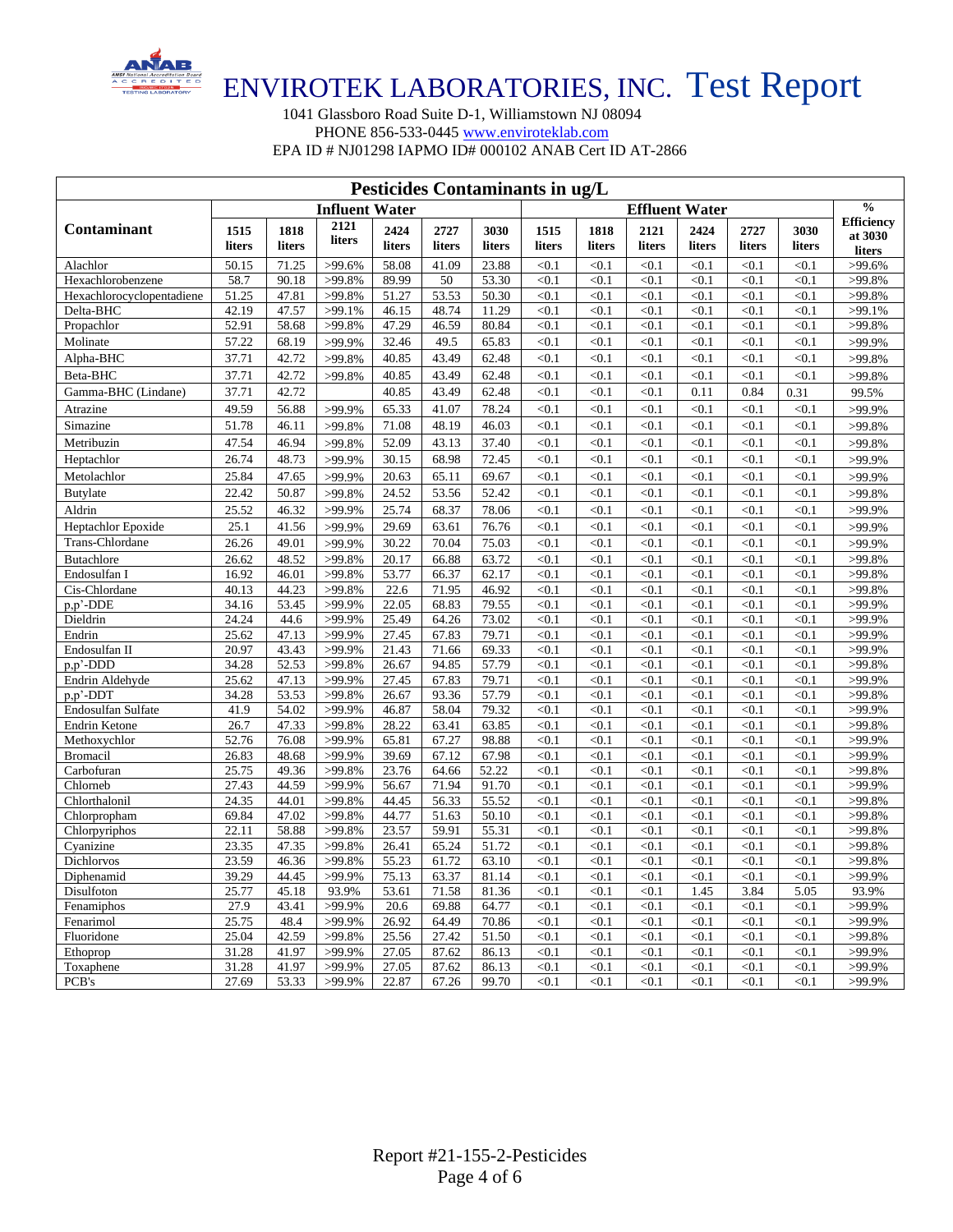

1041 Glassboro Road Suite D-1, Williamstown NJ 08094 PHONE 856-533-0445 [www.enviroteklab.com](http://www.enviroteklab.com/) EPA ID # NJ01298 IAPMO ID# 000102 ANAB Cert ID AT-2866

### **Filter #2 data Summary**

| Pesticides Contaminants in ug/L |                   |        |                       |                  |                       |              |        |        |        |        |  |  |
|---------------------------------|-------------------|--------|-----------------------|------------------|-----------------------|--------------|--------|--------|--------|--------|--|--|
|                                 |                   |        | <b>Influent Water</b> |                  | <b>Effluent Water</b> |              |        |        |        |        |  |  |
| <b>Contaminant</b>              | <b>Start</b>      | 303    | 606                   | $\overline{909}$ | 1212                  | <b>Start</b> | 303    | 606    | 909    | 1212   |  |  |
|                                 | (10L)             | liters | liters                | liters           | liters                | (10L)        | liters | liters | liters | liters |  |  |
| Alachlor                        | 56.06             | 44.67  | 44.07                 | 36.42            | 42.6                  | < 0.1        | < 0.1  | < 0.1  | < 0.1  | < 0.1  |  |  |
| Hexachlorobenzene               | 37.65             | 46.29  | 38.53                 | 51.88            | 51.86                 | < 0.1        | < 0.1  | < 0.1  | < 0.1  | < 0.1  |  |  |
| Hexachlorocyclopentadiene       | 54.44             | 49.36  | 49.66                 | 38.35            | 35.97                 | < 0.1        | < 0.1  | < 0.1  | < 0.1  | < 0.1  |  |  |
| Delta-BHC                       | 51.78             | 43.98  | 49.23                 | 46.9             | 45.87                 | < 0.1        | < 0.1  | < 0.1  | < 0.1  | < 0.1  |  |  |
| Propachlor                      | 57.91             | 49.85  | 48.4                  | 53.48            | 63.86                 | < 0.1        | < 0.1  | < 0.1  | < 0.1  | < 0.1  |  |  |
| Molinate                        | 52.64             | 47.72  | 52.62                 | 29.07            | 60.82                 | < 0.1        | < 0.1  | < 0.1  | < 0.1  | < 0.1  |  |  |
| Alpha-BHC                       | 52.97             | 40.05  | 51.68                 | 50.99            | 40.21                 | < 0.1        | < 0.1  | < 0.1  | < 0.1  | < 0.1  |  |  |
| Beta-BHC                        | 52.97             | 40.05  | 51.68                 | 50.99            | 40.21                 | < 0.1        | < 0.1  | < 0.1  | < 0.1  | < 0.1  |  |  |
| Gamma-BHC (Lindane)             | 53.56             | 40.04  | 51.75                 | 51.05            | 40.21                 | < 0.1        | < 0.1  | < 0.1  | < 0.1  | < 0.1  |  |  |
| Atrazine                        | 57.14             | 47.53  | 52.61                 | 49.99            | 53.95                 | < 0.1        | < 0.1  | < 0.1  | < 0.1  | < 0.1  |  |  |
| Simazine                        | 58.67             | 44.91  | 46.19                 | 52.6             | 60.62                 | < 0.1        | < 0.1  | < 0.1  | < 0.1  | < 0.1  |  |  |
| Metribuzin                      | 59.68             | 47.02  | 53.29                 | 53.92            | 49.85                 | < 0.1        | < 0.1  | < 0.1  | < 0.1  | < 0.1  |  |  |
| Heptachlor                      | 51.16             | 51.73  | 33.24                 | 94.81            | 54.24                 | < 0.1        | < 0.1  | < 0.1  | < 0.1  | < 0.1  |  |  |
| Metolachlor                     | 57.41             | 44.59  | 35.32                 | 95.7             | 51.17                 | < 0.1        | < 0.1  | < 0.1  | < 0.1  | < 0.1  |  |  |
| <b>Butylate</b>                 | 62.73             | 45.14  | 41.76                 | 74.84            | 52.37                 | < 0.1        | < 0.1  | < 0.1  | < 0.1  | < 0.1  |  |  |
| Aldrin                          | 55.76             | 46.81  | 28.79                 | 86.72            | 52.6                  | < 0.1        | < 0.1  | < 0.1  | < 0.1  | < 0.1  |  |  |
| Heptachlor Epoxide              | 52.61             | 42.25  | 28.42                 | 50.46            | 54.13                 | < 0.1        | < 0.1  | < 0.1  | < 0.1  | < 0.1  |  |  |
| Trans-Chlordane                 | 49.89             | 48.05  | 28.77                 | 86.37            | 52.12                 | < 0.1        | < 0.1  | < 0.1  | < 0.1  | < 0.1  |  |  |
| <b>Butachlore</b>               | 55.7              | 45.25  | 68.98                 | 46.18            | 50.89                 | < 0.1        | < 0.1  | < 0.1  | < 0.1  | < 0.1  |  |  |
| Endosulfan I                    | 46.63             | 48.68  | 33.16                 | 69.92            | 56.12                 | < 0.1        | < 0.1  | < 0.1  | < 0.1  | < 0.1  |  |  |
| Cis-Chlordane                   | 27.94             | 52.84  | 43.42                 | 70.91            | 51.41                 | < 0.1        | < 0.1  | < 0.1  | < 0.1  | < 0.1  |  |  |
| p,p'-DDE                        | 91.22             | 51.97  | 42.24                 | 58.44            | 48.86                 | < 0.1        | < 0.1  | < 0.1  | < 0.1  | < 0.1  |  |  |
| Dieldrin                        | $\frac{1}{56.11}$ | 50.48  | 34.1                  | 93.43            | 53.81                 | < 0.1        | < 0.1  | < 0.1  | < 0.1  | < 0.1  |  |  |
| Endrin                          | 61.73             | 41.47  | 44.01                 | 96.84            | 50.43                 | < 0.1        | < 0.1  | < 0.1  | < 0.1  | < 0.1  |  |  |
| Endosulfan II                   | 46.63             | 49.2   | 53.19                 | 64.65            | 49.51                 | < 0.1        | < 0.1  | < 0.1  | < 0.1  | < 0.1  |  |  |
| p,p'-DDD                        | 55.21             | 51.94  | 63.28                 | 39.67            | 52.53                 | < 0.1        | < 0.1  | < 0.1  | < 0.1  | < 0.1  |  |  |
| Endrin Aldehyde                 | 60.88             | 21.47  | 44.4                  | 96.84            | 50.43                 | < 0.1        | < 0.1  | < 0.1  | < 0.1  | < 0.1  |  |  |
| p,p'-DDT                        | 55.21             | 52.59  | 66.1                  | 39.67            | 52.53                 | < 0.1        | < 0.1  | < 0.1  | < 0.1  | < 0.1  |  |  |
| Endosulfan Sulfate              | 63.96             | 49.22  | 67.72                 | 49.22            | 56.02                 | < 0.1        | < 0.1  | < 0.1  | < 0.1  | < 0.1  |  |  |
| Endrin Ketone                   | 58.42             | 48.01  | 62.87                 | 80.25            | 48.1                  | < 0.1        | < 0.1  | < 0.1  | < 0.1  | < 0.1  |  |  |
| Methoxychlor                    | 62.93             | 44.13  | 60.82                 | 96.99            | 53.73                 | < 0.1        | < 0.1  | < 0.1  | < 0.1  | < 0.1  |  |  |
| <b>Bromacil</b>                 | 35.81             | 44.77  | 33.91                 | 28.85            | 42.97                 | 2.69         | < 0.1  | < 0.1  | < 0.1  | < 0.1  |  |  |
| Carbofuran                      | 55.04             | 50.9   | 63.6                  | 52.89            | 52.27                 | < 0.1        | < 0.1  | < 0.1  | < 0.1  | 1.19   |  |  |
| Chlorneb                        | 58.56             | 50.03  | 33.75                 | 90.44            | 54.55                 | < 0.1        | < 0.1  | < 0.1  | < 0.1  | < 0.1  |  |  |
| Chlorthalonil                   | 68.83             | 48.98  | 39.96                 | 88.25            | 57.34                 | < 0.1        | < 0.1  | < 0.1  | < 0.1  | < 0.1  |  |  |
| Chlorpropham                    | 34.69             | 44.6   | 40.49                 | 54.83            | 54.83                 | < 0.1        | < 0.1  | < 0.1  | < 0.1  | < 0.1  |  |  |
| Chlorpyriphos                   | 57.14             | 49.14  | 52.07                 | 43.81            | 51.16                 | < 0.1        | < 0.1  | < 0.1  | < 0.1  | < 0.1  |  |  |
| Cyanizine                       | 56.66             | 41.01  | 69.21                 | 50.01            | 55.94                 | < 0.1        | < 0.1  | < 0.1  | < 0.1  | < 0.1  |  |  |
| Dichlorvos                      | 50.58             | 48.5   | 39.04                 | 62.42            | 51.57                 | < 0.1        | < 0.1  | < 0.1  | < 0.1  | < 0.1  |  |  |
| Diphenamid                      | 47.39             | 41.8   | 40.6                  | 50.26            | 51.78                 | < 0.1        | < 0.1  | < 0.1  | < 0.1  | < 0.1  |  |  |
| Disulfoton                      | 43.59             | 46.18  | 40.54                 | 133.71           | 52.35                 | < 0.1        | < 0.1  | < 0.1  | < 0.1  | < 0.1  |  |  |
| Fenamiphos                      | 61.16             | 41.96  | 32.62                 | 90.66            | 52.13                 | < 0.1        | < 0.1  | < 0.1  | < 0.1  | < 0.1  |  |  |
| Fenarimol                       | 54.07             | 42.77  | 37.58                 | 106.03           | 52.74                 | < 0.1        | < 0.1  | < 0.1  | < 0.1  | < 0.1  |  |  |
| Fluoridone                      | 57.18             | 43.33  | 66.38                 | 370.99           | 54.71                 | < 0.1        | < 0.1  | < 0.1  | < 0.1  | < 0.1  |  |  |
| Ethoprop                        | 65.36             | 49.98  | 56.94                 | 88.09            | 48.39                 | < 0.1        | < 0.1  | < 0.1  | < 0.1  | < 0.1  |  |  |
| Toxaphene                       | 65.36             | 49.98  | 57.37                 | 88.09            | 48.39                 | < 0.1        | < 0.1  | < 0.1  | < 0.1  | < 0.1  |  |  |
| $\rm{PCB's}$                    | 58.52             | 48.49  | 33.06                 | 105.14           | 46.7                  | < 0.1        | < 0.1  | < 0.1  | < 0.1  | < 0.1  |  |  |